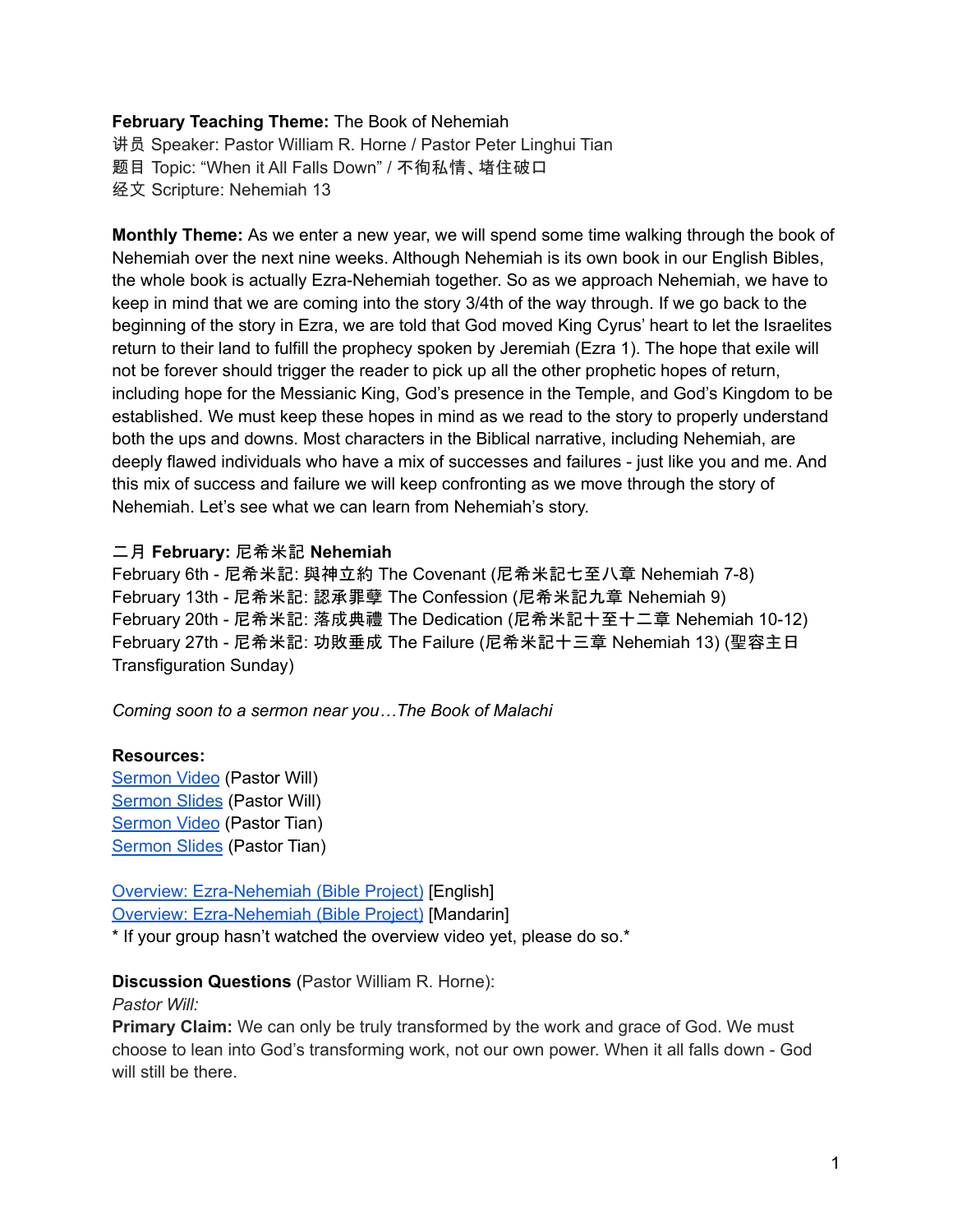- (1) Read Nehemiah 13 together. What observations do you make, and what stands out to you? How would you summarize the passage?
- (2) What ways are we tempted to NOT heed these warnings found in Nehemiah 13, and what practices can we take up to not fall to such temptations.

*Warning 1:* When you read Scripture without the full Biblical story, you will likely misapply the text. (Neh 13:1-3)

*Warning 2:* When you are overly confident that you are right, you are likely to miss the heart of God. (Neh 13:1-9, 14)

*Warning 3:* When your priority is profit, you will likely neglect the things of God, forfeit the needs of others, and lose yourself. (Neh 13:10-22)

*Warning 4:* When you use Scripture to exclude others, you will likely abuse others. (Neh 13:23-31)

(3) The Story of Nehemiah is a story about the human condition, points us to the heart of the Gospel. Leaders cannot transform hearts and minds, only God can bring about our transformation. Christianity isn't a "self-help" religion, it is a life of trust in the God who can transform us. Read Ezekiel 36:25-29 and Jeremiah 31:33-34. What observations do you make? How is God depicted in these passages? How does this help us understand the heart of the Gospel?

# *Pastor Tian:*

- (1) 对比尼希米离开耶路撒冷之前和之后百姓的信仰和生活,有哪些不同?为什么会出现这 么大的变化?这对今天我们的信仰生活有哪些提醒?What is the difference between the beliefs and life of the people before and after Nehemiah left Jerusalem? Why is there such a big change? What reminders does this have for our faith life today?
- (2) 当尼希米再次回到耶路撒冷之后,他是如何面对和处理所看到的事情?如果你是当时的 尼希米,将会如何处理这些事情?When Nehemiah returned to Jerusalem again, how did he face and deal with what he saw? If you were Nehemiah back then, how would you handle these things?
- (3) 透过阅读/学习尼13章,你将会在信仰和生活的哪些方面做出改变?By reading/studying Ni 13, what aspects of your faith and life will you make?

# **Important Notes** (Pastor William R. Horne)**:**

Notes on Q1: As you read through this chapter, make sure you recall the context from both the [Monthly](https://docs.google.com/document/d/1kdIsb1XcIs7gpJh6mmgzNf6Jnqwm4iO9jFQe6U3OtNY/edit#bookmark=id.ldbe2mqdl12r) Theme section and the Bible [Project](https://docs.google.com/document/d/1kdIsb1XcIs7gpJh6mmgzNf6Jnqwm4iO9jFQe6U3OtNY/edit#bookmark=id.d2puhpmovfox) video. Context is key to understanding the movements of the story.

\*\***Note:** You may notice that Pastor Tian and I preached this text from two different angles and that is okay. It is also something we together agree to do ahead of time, knowing that giving the congregation two different angles on the text can be beneficial for our growth. That is the beauty of books like Nehemiah where so much is left unclear and up for debate, we can draw numerous potential principles and applications from the text. As Cell Group Leaders, feel free to use the questions to discuss one of the two angles or (even better) frame discussion around both the positives and negatives we can take from Nehemiah. If you have any questions feel free to reach out.\*\*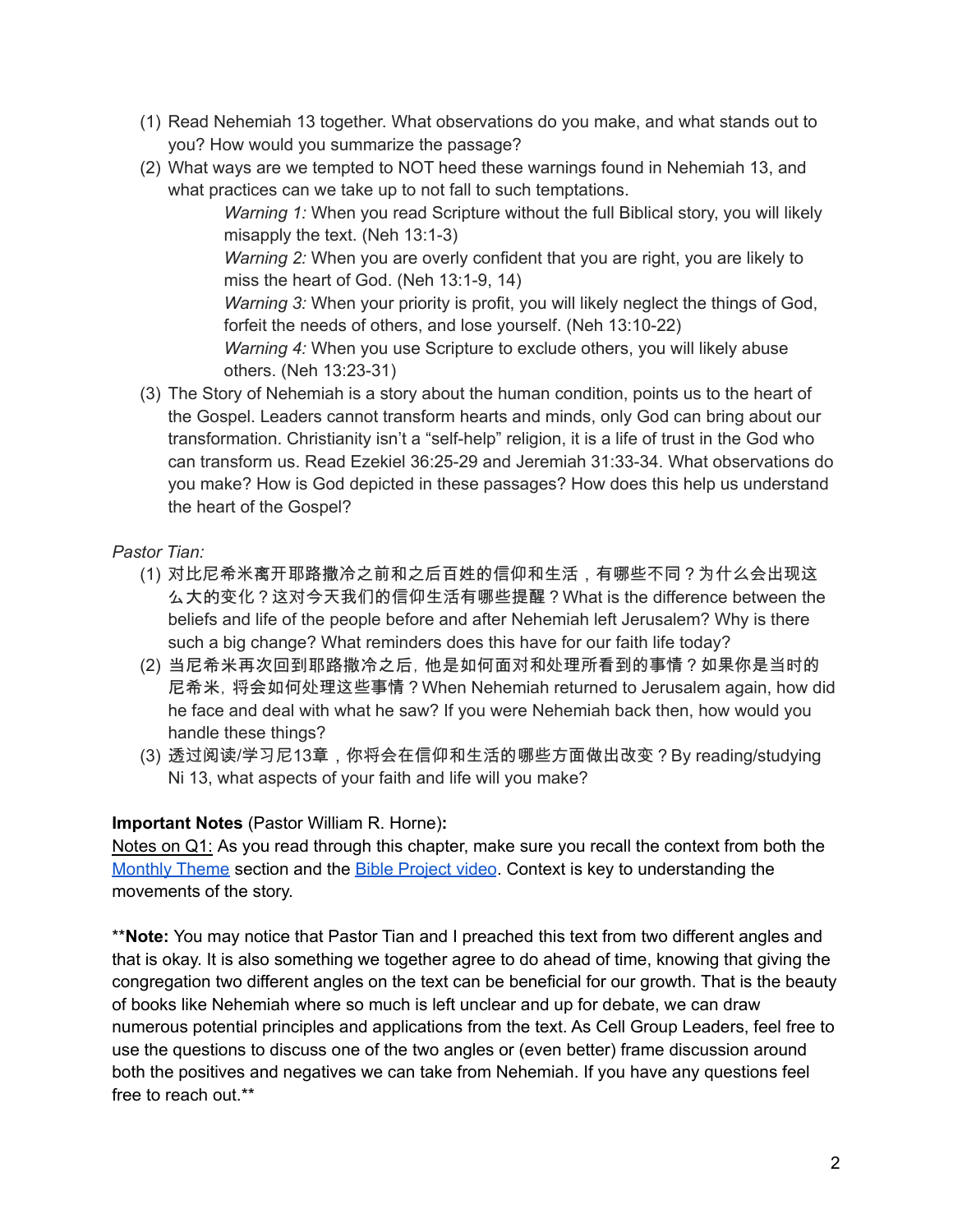#### Notes on Q2:

*Warning* 1: In Nehemiah 13:1-3, we find the community of God's people reading Deuteronomy 23:3-6 and trying to apply it. When this passage is read by itself, we could understand some of the community's failed attempts to apply the text. However, notice first the jump that the people make from the text to the application. The people jump from a passage about "Ammonites and Moabites" to "excluding ALL who were of foreign descent." That is a jump further than the text itself warrants. But, beyond this, as we examine the whole of Scripture, and much of the Biblical narrative possibly available to Nehemiah - we find a different story.

One way the Bible helps us see its messages is how the characters change, how the story develops. Does the story end positively or with approval from God or do their actions have negative results? How does the story fit within the rest of the framework of Scripture? Nehemiah 13 is filled with a lot of negative and God's voice of approval is not found anywhere in the book. There is a truth to take from the text the people read from Deuteronomy - that we should not adopt the ungodly practice of our neighbors, but full out exclusion is not the heart of God. The story that should immediately come to our minds is from the book of Ruth, some 800-900 years earlier in Israel's history. If you recall the story - in the time of the judges, when everyone did whatever they wanted and there was no king in Israel - The Moabite Ruth and the half Canaanite half Israelite farmer Boaz bring about the line of King David. So God brought about the greatest, most renowned King in all of Israel's history through Moabite, Canaanite, and Israelite descendants. (And as we know, eventually the Messiah King Jesus). So is it true that no Moabite should ever be admitted into the assembly of God? Not quite. Or to think about other significant "foreigners" or non-Israelites in the history of God's people we can look to Moses whose wife Zipporah is a Midianite. Or what about Joseph's two sons we read about at the end of Genesis - Manasseh and Ephraim. They are half Egyptian and half Israelite - and yet, Manasseh and Ephraim become one of the twelves tribes of Isreal. There is no tribe of Joseph, but the tribes Manasseh and Ephraim.

As you can see, God has always been working to include and bring about salvation for all the nations - even at the very beginning formations of the people of God. It's also clear from the prophets that God had another plan. Look at passages like Isaiah 56:3-8, where God proclaims, his house will be "a house of prayer for all nations," and when he gathers the exiles of Israel, he "will gather still others to them besides those already gathered," with direct reference to "foreigners." In the story of Nehemiah - the LORD God is gathering the exiles of Isreal - yet, the people refuse to allow the LORD to gather "still others" who are not Israelite, as the prophet Isaiah tells us.

*Warning* 2: This warning is closely related to the first warning - but takes us beyond simply how we read Scripture to our postures and attitude in all of life. After we read about the incident with Tobiah living in the temple and Nehemiah's throwing him out, we encounter this prayer in Nehemiah 13:14, "Remember me for this, my God, and do not blot out what I have so faithfully done for the house of my God and its services." Now, this prayer is not necessarily wrong. But, Nehemiah is so confident that what he has done is right, not just in the Tobiah situations but in everything. His posture is that without a shadow of a doubt - what I have done and am doing is pleasing to you God. His thoughts about the foreigners, the way he handles the Tobiah situation,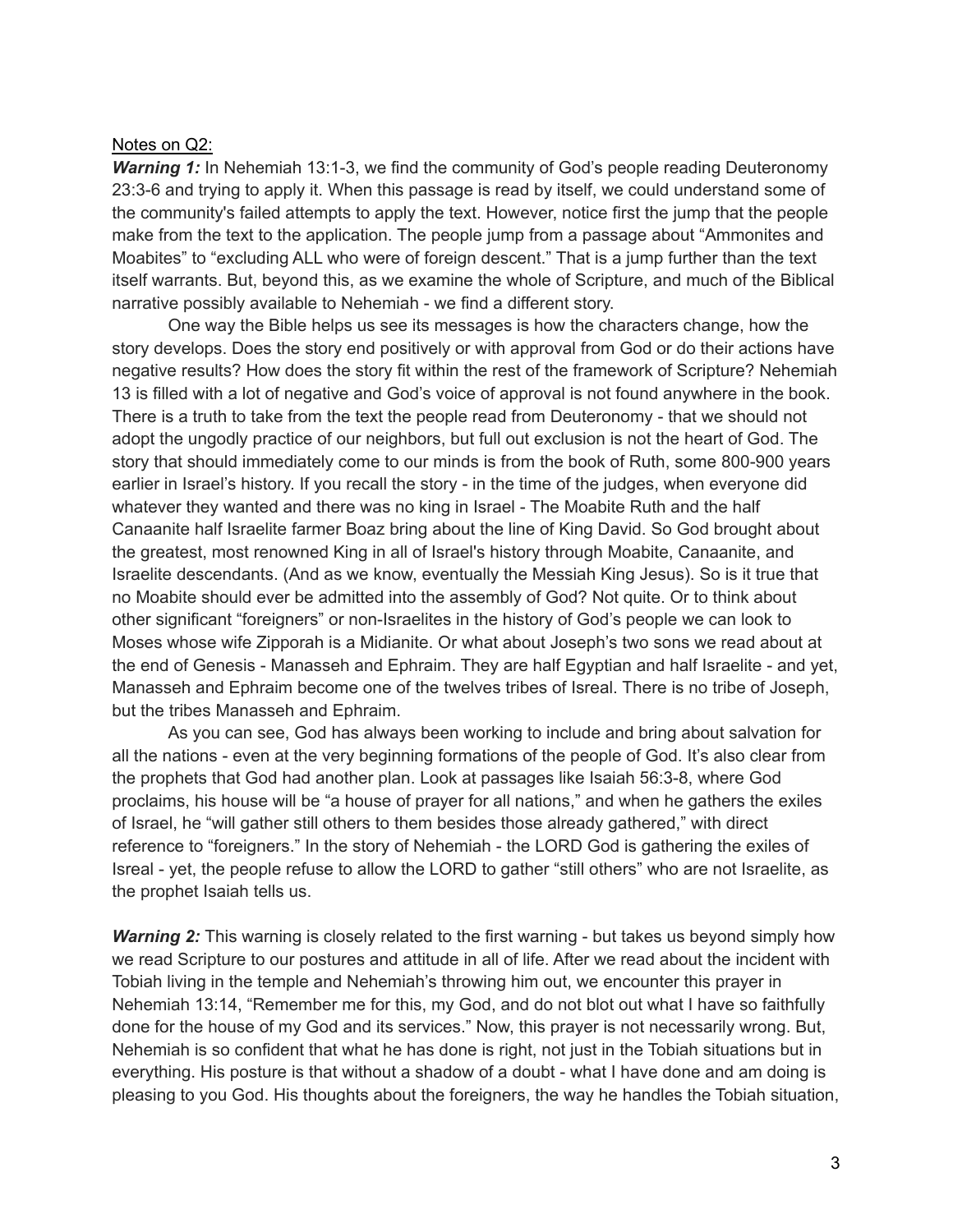the way he treats the people later on in an attempt to correct them. He is absolutely confident that his method is right. And maybe it was, but by the trajectory of the chapter, we know there is more to the story. What would it have looked like for Nehemiah to approach this prayer differently? What would it look like for him to approach God with humility and openness that he could be wrong? This has been a challenge for the people of God throughout history - the challenge to stay open to what God is doing as opposed to assuming what we are doing is what God wants.

What immediately comes to mind is the story of the people of God we find in Acts 15 (feel free to go read the chapter, if you'd like). In the book of Acts, God guides the church on a path from being a Jewish community to a multi-ethnic, international movement. And as the people of God are taken on this adventure, they are challenged to take a posture of humility and open themselves up to the new thing God is doing. After Paul's first missionary journey, Paul discovers that there are some Jewish Christian claiming that unless non-Jewish Christ-followers become Jewish by practicing circumcision, kosher food laws, the Sabbath, and the like, then they are not saved. They cannot join the people of God. Paul and Barnabas however strongly disagree and take the matter back to a larger church council in Jerusalem. And in this council including people like Peter, James, and other early church leaders - they show through both the Scriptures and their experience that God's plan was ALWAYS to include non-Jews in his people. And this discovery, found in an openness to what God was doing in Jesus the Messiah, leads the council to send a letter to the churches that new Gentile followers should stop any pagan sacrifices but they don't need to adopt a Jewish ethnic, cultural, or religious identity to follow Jesus. This decision is groundbreaking and changes the whole trajectory of what we now know as the Church. It is the reason we can even gather together here today and follow Jesus in our time, cultures, and context. Jesus is not only the Jewish Messiah, but he is also King over the whole world - thus membership in the family of God is not based on ethnicity or following the laws of the Torah, but simply by choosing to give your trust and allegiance to King Jesus. This groundbreaking decision only happened because the early church took a posture of openness to what God was doing and had done in history. Their choosing to not be overly-confident that how they thought before was the right way, kept them from missing the heart of God. So, what if Nehemiah prayed differently in this season? What if he was open to being wrong? How would things have changed in Nehemiah 13? Maybe things could have been different.

*Warning 3:* As we read through chapter 13 of the story, we notice the sinful priorities of Nehemiah 5 popping back up. The people put financial profits as the first priority. First, we see the Levites being neglected in Nehemiah 13:10 where it says, "I also learned that the portions assigned to the Levites had not been given to them and that all the Levites and musicians responsible for the service had gone back to their own fields." If you recall, the tribe of Levi was the tribe responsible for fulfilling religious duties for the people of Israel. The priest and Levites were similar in many ways to clergy in our modern time. They were professional religious workers who were supported full-time for their work. This is why the tribe of Levi is not given tribal land when the promise land was divided up, but they were to be supported by the tithes given to the temple. Here in Nehemiah 13, the Levities were not being given their portion of the tithes, thus they were forced to go work the land to survive. Where the money was going we are not told, but it wasn't being properly used to support the Levites' work as clergy.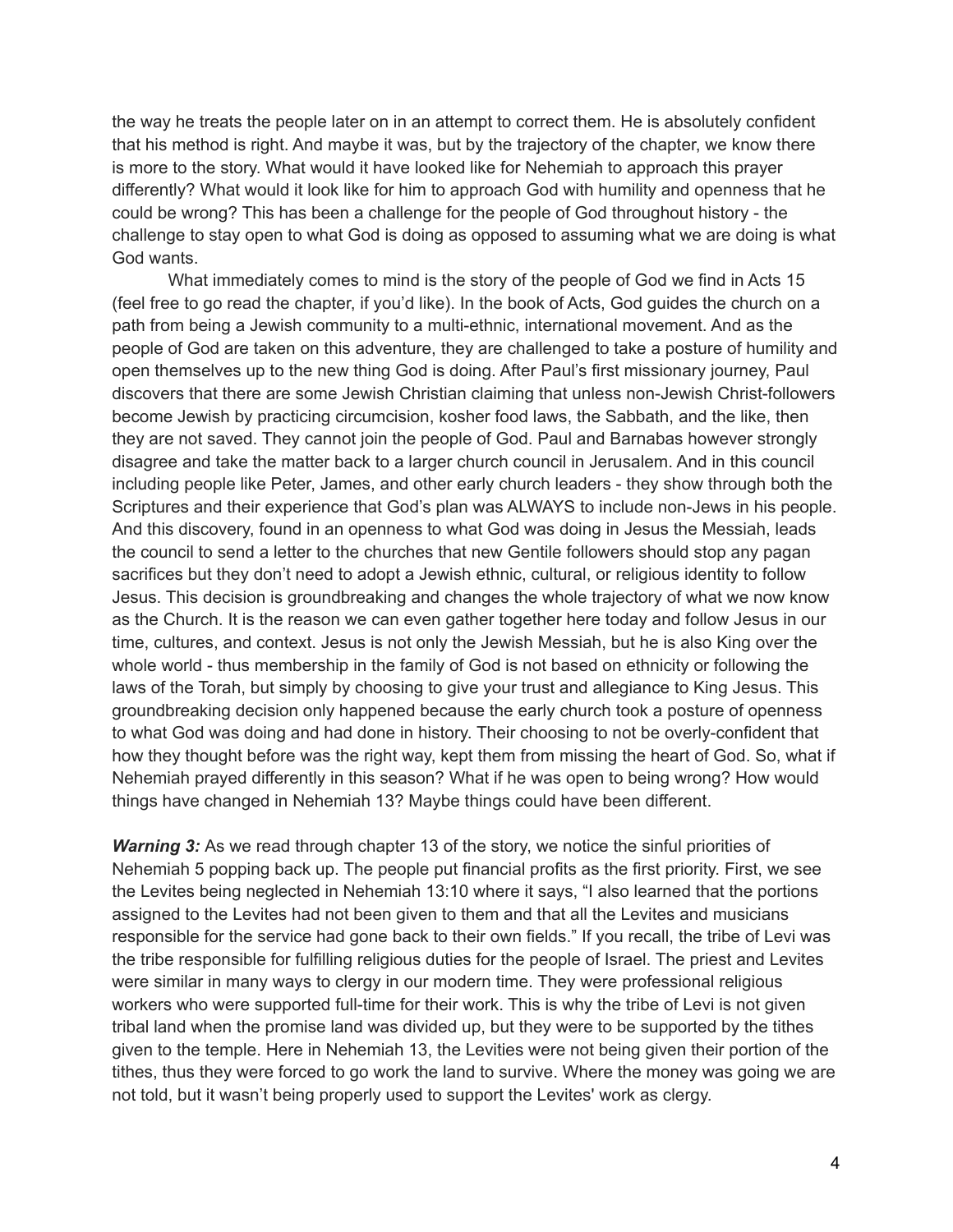Then as we continue the story, we find out that the people were breaking the Sabbath laws by working and selling on that day, instead of resting as God commanded. This practice was so bad, that even when Nehemiah shut the gate to keep people from moving merchandise in the city to sell on the Sabbath, that people decided to just set up their marketplaces on the outside of the wall, to continue making a profit. The people didn't trust God, they trusted their hustle. They prioritized business and work success over everything else. And in the end, their neglecting the Sabbath not only dishonored God but was a choice to lose themselves. When we do not trust God enough to embrace the rest he has designed us for, we end up losing ourselves in the work, the grind, the busyness of life. The Sabbath is an invitation to trust God, embrace our human limitations, and find life in the stillness.

*Warning 4:* The issue of intermarriage with non-Israelites comes up once again in this story. Dr. Moon last week rightly spoke to the heart of the laws in the Torah that were concerned with the worship of other gods. That is a real concern. And certainly, this principle can apply to how we approach engagement and marriage today - that one should marry a fellow Jesus-follower. It is hard to follow after Jesus if the person you are to be "one flesh" with is not doing the same. But, let's say you are married and you later turn to follow Jesus and your spouse does not? Should you get divorced? No, certainly not! Paul tells us in 1 Corinthians 7, that this is not the path. Paul tells us that God's grace is sufficient in this situation and God can work towards salvation and sanctification for the unbelieving spouse through the believing one. Ezra made this mistake earlier, thinking divorce was the answer in the story in the book of Ezra, when he and the leaders made a divorce decree splitting up families - this was never the heart of God. (We will also see this reality from the contemporary prophet Malachi in a couple of weeks who says Israel's leaders' divorce decree was wrong.)

Now, also take note of what Nehemiah's concerns are stated here in the text - it is not simply spiritual, but culture Nehemiah's worried about (Look at Nehemiah 13:23-24). His focus is upon their linguistic and cultural differences, not their religious or spiritual differences. In response to the issues of intermarriage of Israelite descendants with non-Israelite descendants, Nehemiah does the following: "I rebuked them and called curses down on them. I beat some of the men and pulled out their hair. I made them take an oath in God's name..." (Neh 13:25). His use of Scripture to exclude others leads him to abuse others. Maybe, Nehemiah's desires are right. He wants the people to follow after God. He wants to experience God as his ancestors did. But, the way he responds is wrong. And the way he applies the text, I would argue is wrong. I can't help but think of the Apostle Paul's story when I read Nehemiah's response.

Paul was a devote Israelite whose ultimate desire was to see his people follow after God. He wanted to experience God as his ancestors did and bring about revival. So, to do so he choose to persecute and kill Christians for the purity of Isreal. Sure, it was violent - but, the purity of Israel was the priority if Paul wanted to bring about the Kingdom of God - or so he thought. But, then in the midst of his pursuit of the purity of God's people, he encounters the risen Jesus on the road to Damascus. And in this encounter - his imagination is transformed, his mind is opened to what God was doing in the paradox of the Crucified Messiah. Paul's ministry changed from coercion, power, and force to humility, love, openness, and weakness. And he is the original Christian mission and the author of a huge portion of our New Testament. See sometimes our desires can be right, but our actions be wrong. And I believe this is what we see